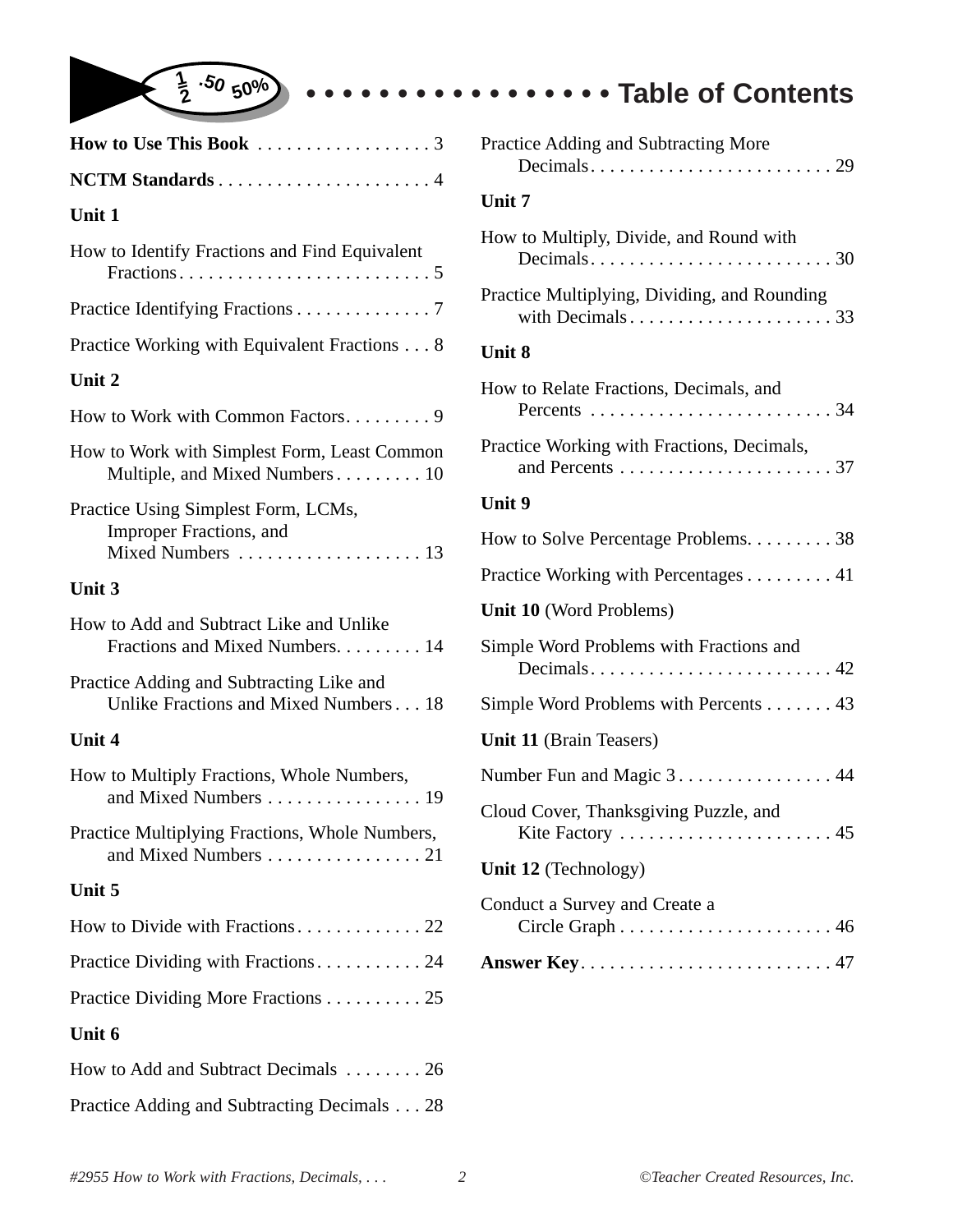

**Directions:** Solve the word problems below.

**1.** The Lincoln Way cheerleaders in Frankfort raised \$1,000.00 during the school year.



- **b.** Which activity collected the least amount of money? \_\_\_\_\_\_\_\_\_\_\_\_\_\_\_\_\_\_\_\_\_\_\_\_
- **c.** How much did they raise with the candy sale? \_\_\_\_\_\_\_\_\_
- **d.** How much money did they raise with the car wash?
- **e.** How much money did they raise at the school store?
- **2.** Mrs. Anderson's Girl Scout troop has \$600 in savings. The girls collected 50% of the money by recycling aluminum cans. Fifteen percent of the money came from donations and 35% of it came from their annual auction. How much money was raised by selling cans, donations, and by having an auction?
- **3.** Your purchases total \$24.95. If the sales tax rate is 6%, what is the total amount that you must pay? (Round to the nearest penny.)
- **4.** Art walked 1  $\frac{1}{4}$  miles Monday, 2  $\frac{3}{4}$  miles Tuesday, and 1  $\frac{1}{2}$  miles Wednesday. How many miles did he walk?
- **5.** Andrew's dad drove 60 miles per hour to get to the amusement park. It took them 1 hour and 20 minutes. How many miles is it to the amusement park?